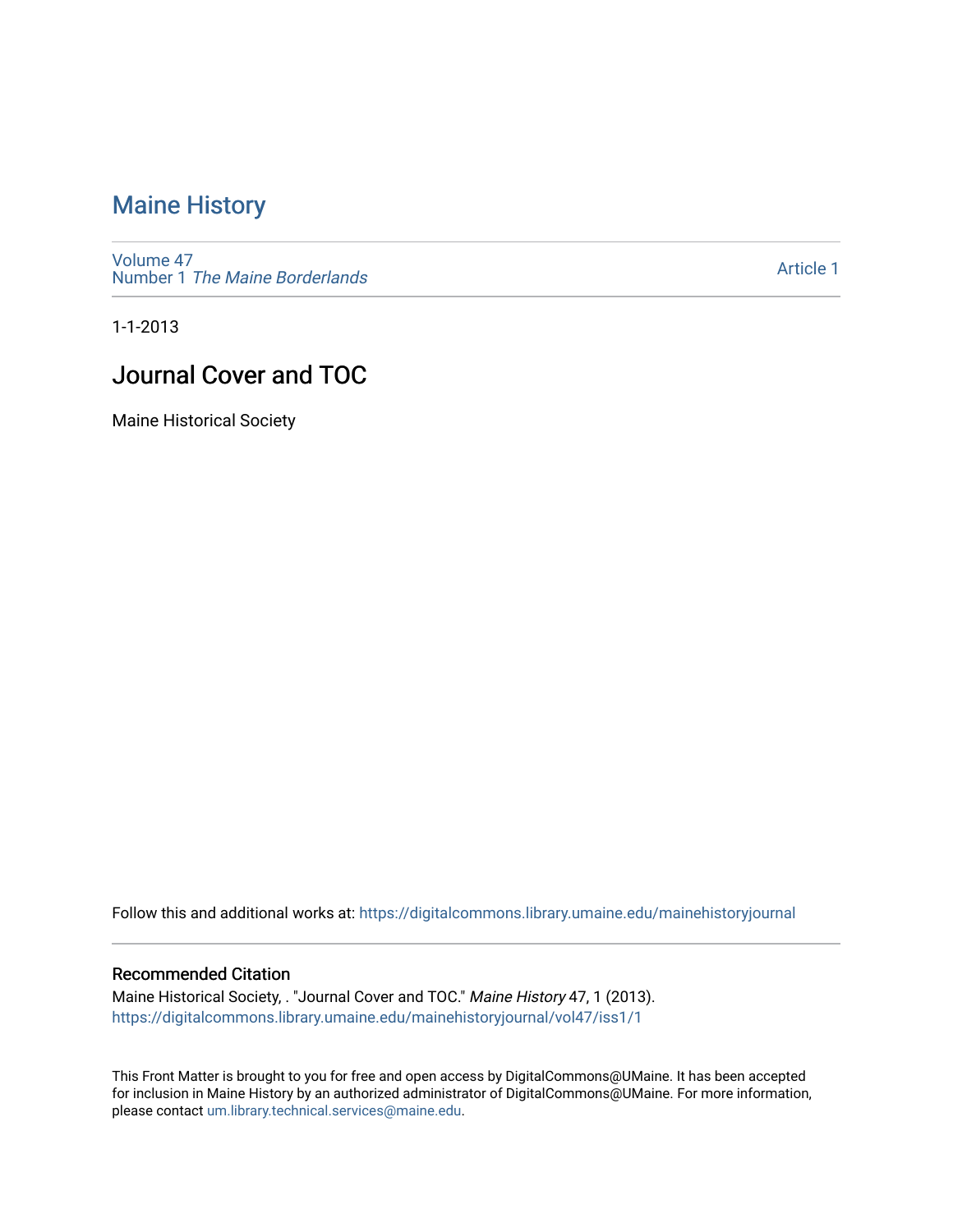VOLUME 47 JANUARY 2013

## **MAINE HISTORY**



### The Maine Borderlands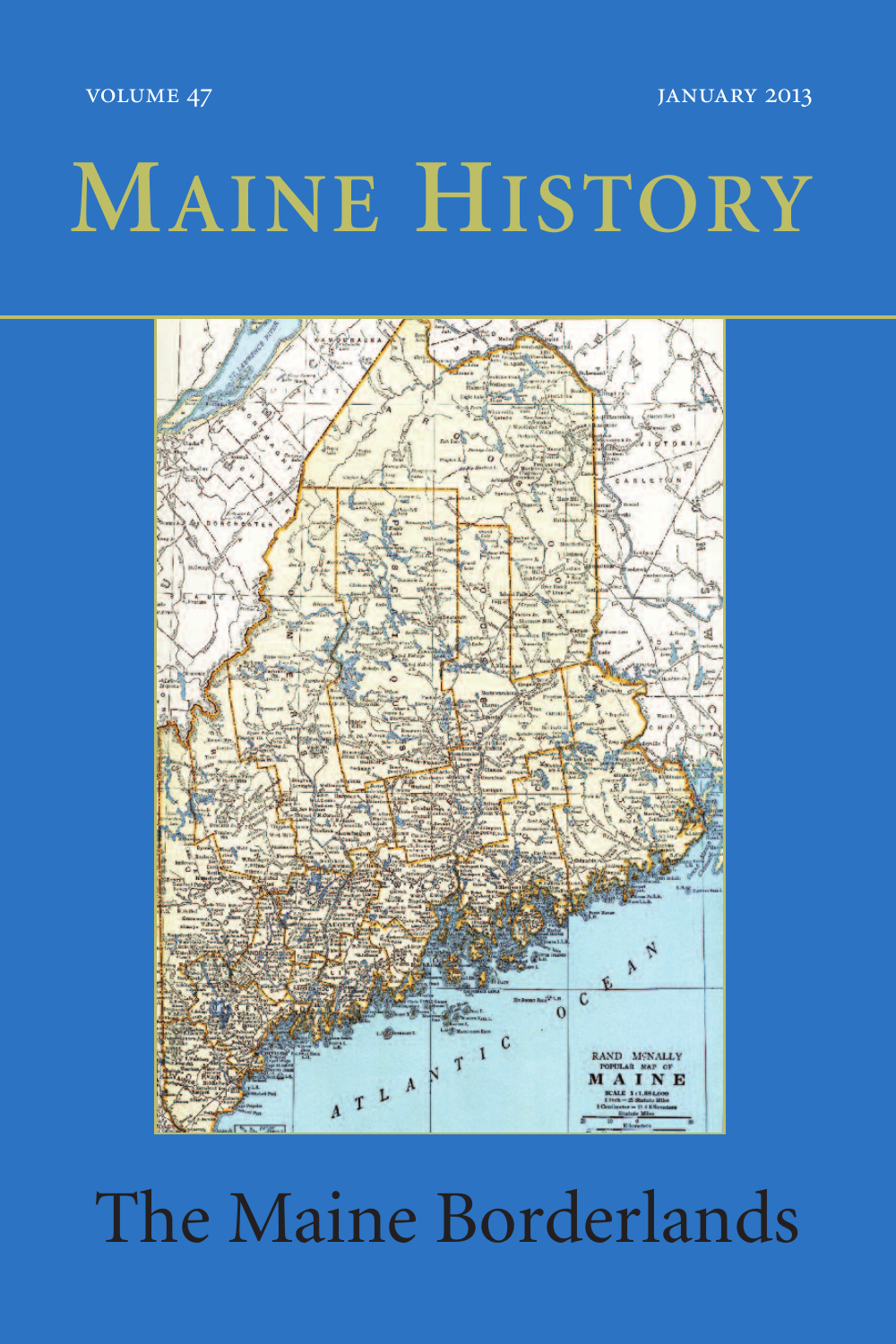### MAINE HISTORICAL SOCIETY

489 Congress Street Portland, Maine

#### *Maine History* is published by the Maine Historical Society in cooperation with the Department of History at the University of Maine.

Editorial Office Department of History 5774 Stevens Hall, University of Maine, Orono, Maine

All correspondence and manuscripts for review should be sent to Editor, *Maine History*, 5774 Stevens Hall, University of Maine, Orono, ME 04469. Two copies of manuscripts should be submitted in double-spaced typescript and should conform to *The Chicago Manual of Style*, 14th ed. Manuscripts accepted for publication in *Maine History* are typically 15-30 pages in length. Manuscripts will not be returned unless accompanied by a stamped, selfaddressed envelope. The Maine Historical Society assumes no responsibility for the opinions and interpretations expressed by its contributors. The articles appearing in *Maine History* are abstracted in *Historical Abstracts* and *America: History and Life*.

Books for review should be sent to the book review editor, Stanley Howe, Director, Bethel Historical Society, Dr. Moses Mason House, Bethel, ME 04217.

COVER ILLUSTRATION: This issue focuses on the Maine-New Brunswick-Quebec borderland region. As Sasha Mullaly notes, borderlands historians in the United States have tended to focus on the southwestern borderlands rather than the northeastern borderlands. In this special issue of *Maine History* we hope to help reorient the focus of borderlands scholarship and show the importance of the Maine borderlands to North American history. The border was often contested during the first two and half centuries of Maine's existence. Christopher J. Bilodeau's essay examines King Philip's War, a war between English settlers and the native inhabitants of the region in the 1670s. Daniel S. Soucier examines Benedict Arnold's march to Quebec during the Revolutionary War and points to the important role of both the natural environment and human settlements in the Maine-Quebec borderlands to this military expedition. Michael T. Perry examines public rhetoric during the final conflict over the Maine boundary – the Aroostook War – and argues that Mainers placed great psychological value on the disputed territory. Once the boundary with Canada was settled in 1842, major borderland conflicts ceased. Still, the borderland region remained a zone of cultural exchange and interaction. Leah Grandy examines Maine and New Brunswick as a unified sporting region in the late nineteenth and early twentieth centuries. Finally, Carla Mendiola tells us the story of two people from two different border worlds – the Maine borderlands and the South Texas borderlands. Cover image from *Rand McNally World Atlas, Premier Edition* (Chicago: Rand McNally & Co., 1932), p. 39. Courtesy of Rand McNally. Map © Rand McNally, License: R.L. 12-S-010.

> Copyright © 2013 by Maine Historical Society ISSN 1090-5413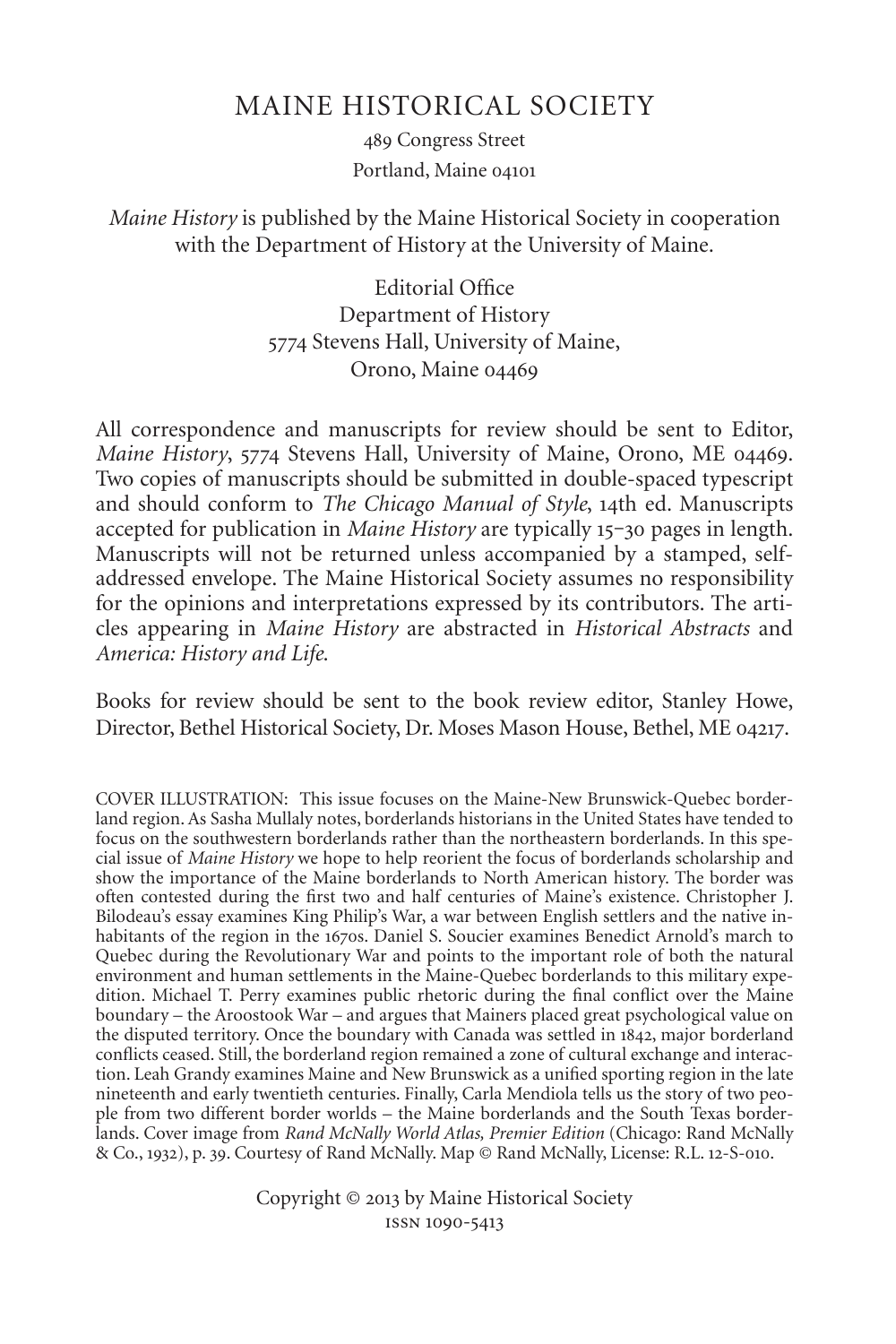# Maine History



*Editors* DAVID C. TURPIE RICHARD W. JUDD

*Editorial Board*

ROBERT H. BABCOCK, *Chairman* University of Maine *Emeritus*

**EMERSON BAKER** Salem State College

LIBBY BISCHOF University of Southern Maine

PAUL BURLIN University of New England

> **JOYCE BUTLER** Kennebunk

EDWIN A. CHURCHILL Maine State Museum

RICHARD CONDON University of Maine at Farmington

JOSEPH CONFORTI American and New England Studies University of Southern Maine

ELIZABETH DEWOLFE University of New England

JOEL EASTMAN University of Southern Maine

**GRETCHEN FAULKNER** Hudson Museum University of Maine

GREGORY P. GALLANT Margaret Chase Smith Library

> WENDY HAZARD University of Maine at Augusta

*Book Review Editor* STANLEY R. HOWE

**STEPHEN HORNSBY** Canadian-American Center University of Maine

STANLEY R. HOWE Bethel Historical Society

JAMES LEAMON Bates College *Emeritus*

MAUREEN ELGERSMAN LEE Black History Museum and Cultural Center of Virginia

> SARAH MCMAHON Bowdoin College

HARALD PRINS Kansas State University

Howard P. Segal University of Maine